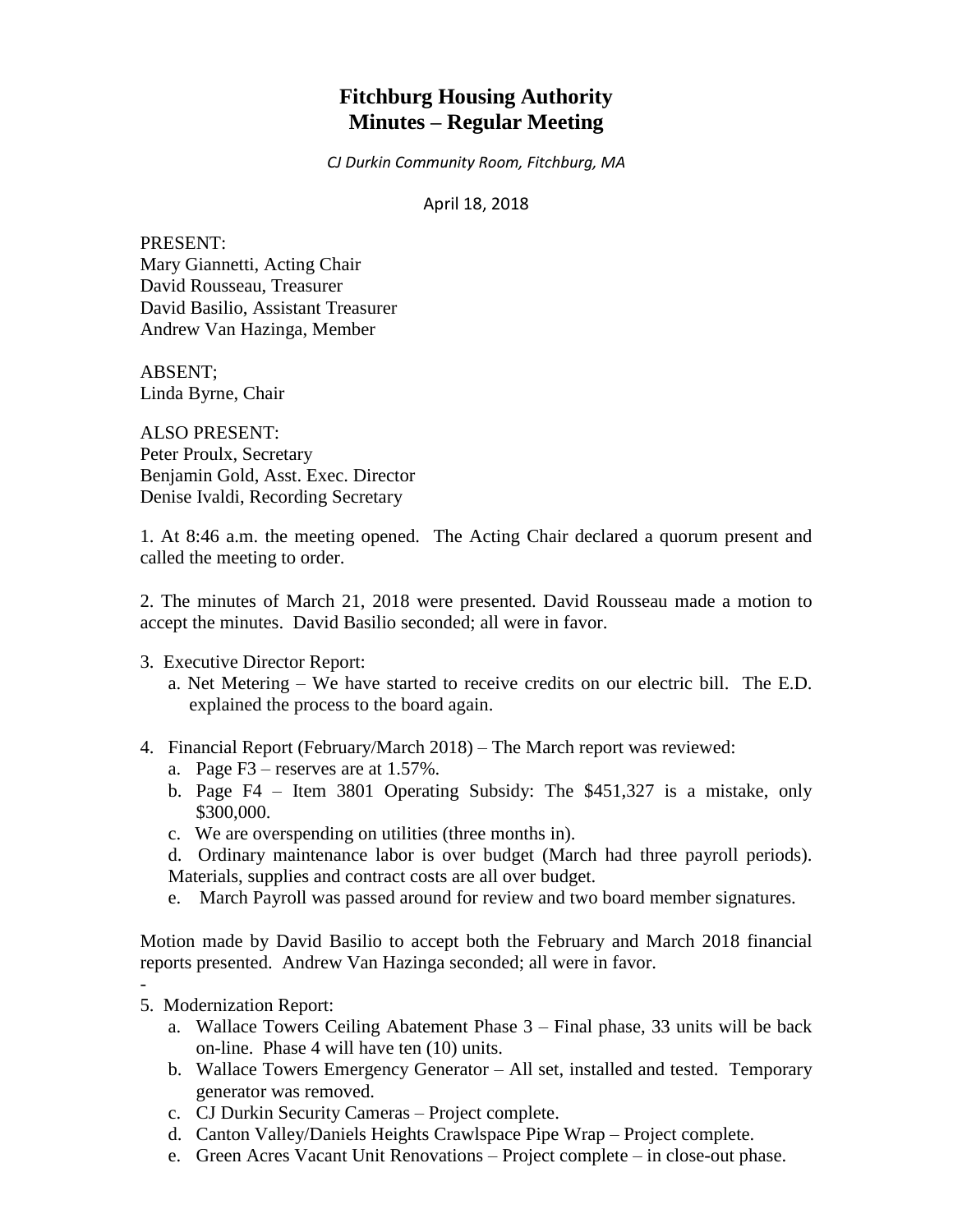- g. 689-3 Shingle Replacement In close-out phase.
- h. 689-3 Driveway/Fence Replacement Out to bid.
- i. Green Acres Basement Moisture Remediation Engineering phase, in design.
- k. 689-1 Sprinkler Installation Out to bid.

David Rousseau suggested one board member, one maintenance and either Peter or Ben visit each complex and report back to the board on findings. Mary Giannetti asked if findings could be discussed at tenant association meetings.

- 6. State-Aided Housing Report:
	- a. 86 new standard applications in March; 23 elderly/young-disabled, 63 family.
	- b. 45 emergency applications approved for our five housing authorities. Seven (7) hurricane victims were housed; five in Fitchburg.
	- c. 2,224 applicants on the waiting list.
	- d. There were nine (9) new lease-ups (we will have more as Wallace Towers units are finished) and five (5) vacates in March.
	- e. 97.15% occupancy rate.
- 7. Section 8 Housing Choice Voucher Report:
	- a. 96% leased (219 vouchers).
	- b. MRVP 58% leased.
- 8. Old Business: None
- 9. New Business: The following resolutions were presented:

The board first voted to approve Resolution 2018-04-01 for Concept Drawings. It was then noted that Resolution 2018-04-01 was for a Substantial Completion for the 200-1 Vacant Unit Repairs. David Basilio made a motion to rescind the original approval of 2018-04-01 for Concept Drawings. David Rousseau seconded and all were in favor.

# RESOLUTION AUTHORIZING SIGNING OF THE CERTIFICATE OF SUBSTANTIAL COMPLETION FOR THE 200-1 VACANT UNIT REPAIRS

## DHCD PROJECT NUMBER 097092

#### Resolution 2018-04-01

- Whereas: The Architect (Richard Alvord Architects) has inspected the 200-1 Vacant Unit Repairs and,
- Whereas: The Architect has recommended that the 200-1 Vacant Unit Repairs has reached the point of Substantial Completion, and contingent upon DHCD's approval.

## NOW THEREFORE BE IT RESOLVED,

That the Fitchburg Housing Authority authorizes the Chair, or his designee, to sign the necessary documents in connection with the Certificate of Substantial Completion for the 200-1 Vacant Unit Repairs.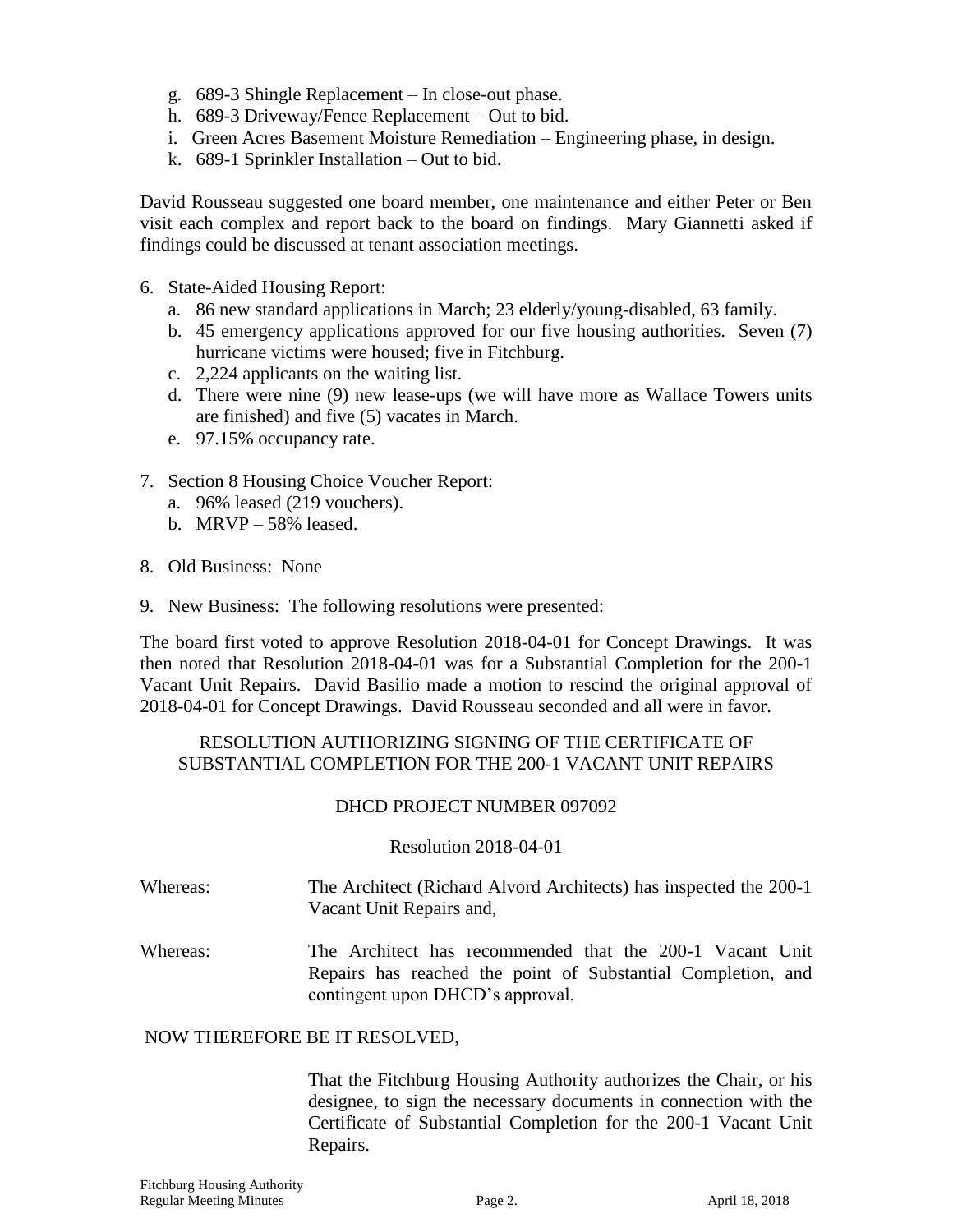# RESOLVED, Motion made by David Basilio to accept the Certificate of Substantial Completion for the 200-1 Vacant Unit Repairs.

SECONDED, David Rousseau seconded the motion, and the motion was passed by a unanimous vote.

# RESOLUTION FOR AUTHORIZATION OF CHANGE ORDER NUMBER ONE IN CONJUNCTION WITH THE CJ DURKIN (667-5) CAMERA PROJECT

#### DHCD PROJECT #097094

#### RESOLUTION 2018-04-02

- Whereas: The Fitchburg Housing Authority has the need to sign a Change Order Number One in conjunction with the 667-5 CJ Durkin Camera Project, and
- Whereas: John Murphy Jr. Electrical Construction and Engineering, Inc. (the architect) recommends approval of this Change Order Number One which will increase the contract amount by \$1,244.00.

#### NOW THEREFORE BE IT RESOLVED,

That the Fitchburg Housing Authority Board of Directors authorizes the Chair, or their designee, to sign the Change Order Number One in conjunction with the 667-5 CJ Durkin Camera Project now being undertaken by the Department of Housing and Community Development and the Fitchburg Housing Authority.

- RESOLVED, Motion made by David Rousseau to authorize the signing of the Change Order Number One by the Chair, or their designee, in conjunction with the 667-5 CJ Durkin Camera Project.
- SECONDED, David Basilio seconded the motion, and the motion was passed unanimously.

## RESOLUTION FOR AUTHORIZATION OF CHANGE ORDER NUMBER TWO IN CONJUNCTION WITH THE CJ DURKIN (667-5) CAMERA PROJECT

## DHCD PROJECT #097094

## RESOLUTION 2018-04-03

- Whereas: The Fitchburg Housing Authority has the need to sign a Change Order Number Two in conjunction with the 667-5 CJ Durkin Camera Project, and
- Whereas: John Murphy Jr. Electrical Construction and Engineering, Inc. (the architect) recommends approval of this Change Order Number Two which will increase the contract amount by \$1,717.00.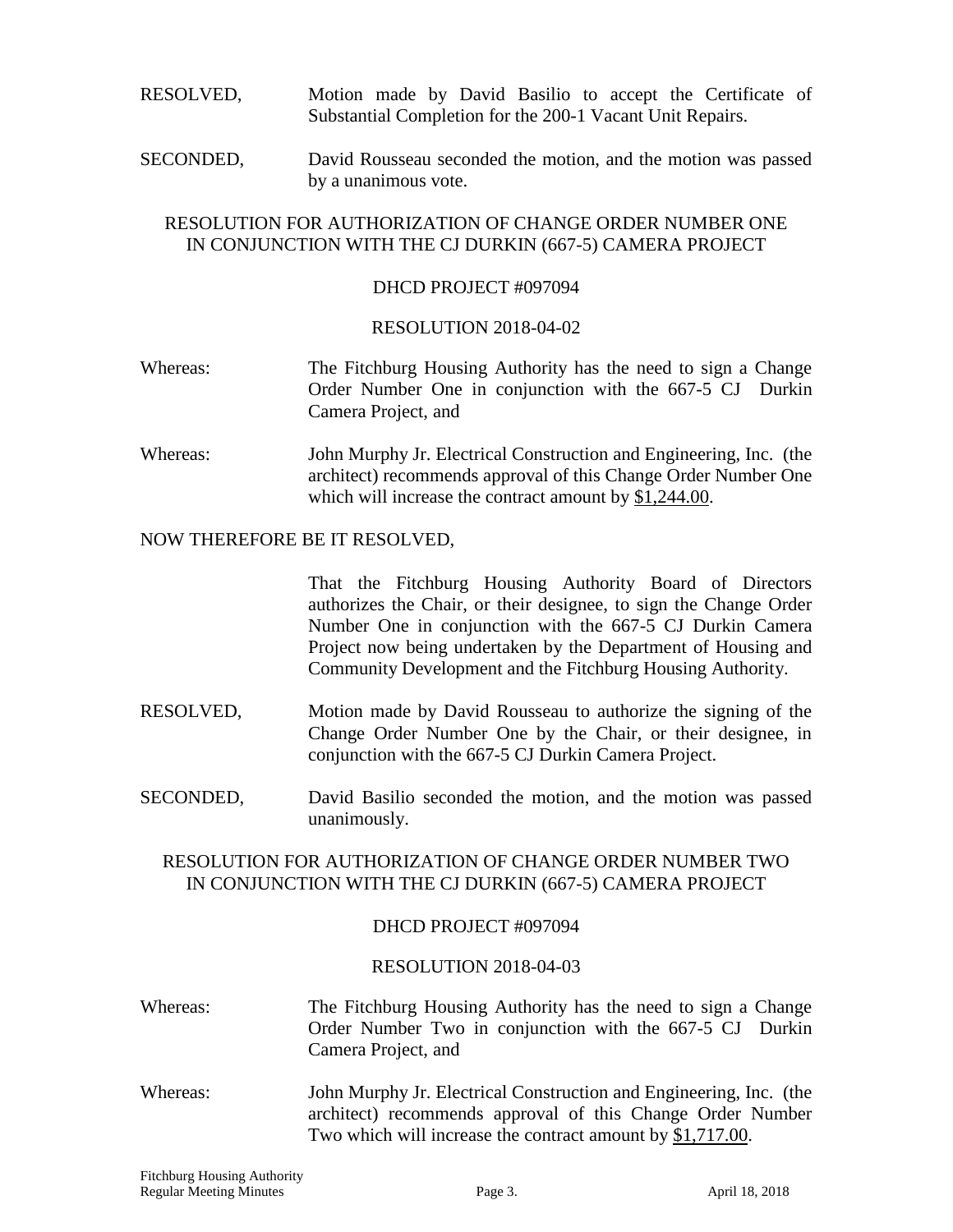# NOW THEREFORE BE IT RESOLVED,

That the Fitchburg Housing Authority Board of Directors authorizes the Chair, or their designee, to sign the Change Order Number Two in conjunction with the 667-5 CJ Durkin Camera Project now being undertaken by the Department of Housing and Community Development and the Fitchburg Housing Authority.

- RESOLVED, Motion made by David Rousseau to authorize the signing of the Change Order Number Two by the Chair, or their designee, in conjunction with the 667-5 CJ Durkin Camera Project.
- SECONDED, David Basilio seconded the motion, and the motion was passed unanimously.

# RESOLUTION TO WRITE-OFF UNRECOVERABLE DEBTS

## Resolution 2018-04-04

- Whereas: A number of tenants of the Fitchburg Housing Authority have vacated while owing rent and,
- Whereas: Those persons vacating owed \$47,171.82 as of March 31, 2018 (see attached list). The amount is ninety (90) days old as of March 31, 2018 and,
- Whereas: The Fitchburg Housing Authority staff has made every reasonable effort to collect said vacated amounts without success,

## NOW THEREFORE BE IT RESOLVED,

That the Fitchburg Housing Authority officially write-off \$47,171.82 as uncollectable debts.

- RESOLVED, Motion made by David Basilio to write off \$47,171.82 as uncollectible debts.
- SECONDED, Andrew Van Hazinga seconded the motion, and the motion was passed by a unanimous vote.

## RESOLUTION AUTHORIZING THE ACCEPTANCE OF A PROPOSAL FOR AUDITING SERVICES

## Resolution 2018-04-05

WHEREAS: The Fitchburg Housing Authority has solicited for proposals for auditing services, and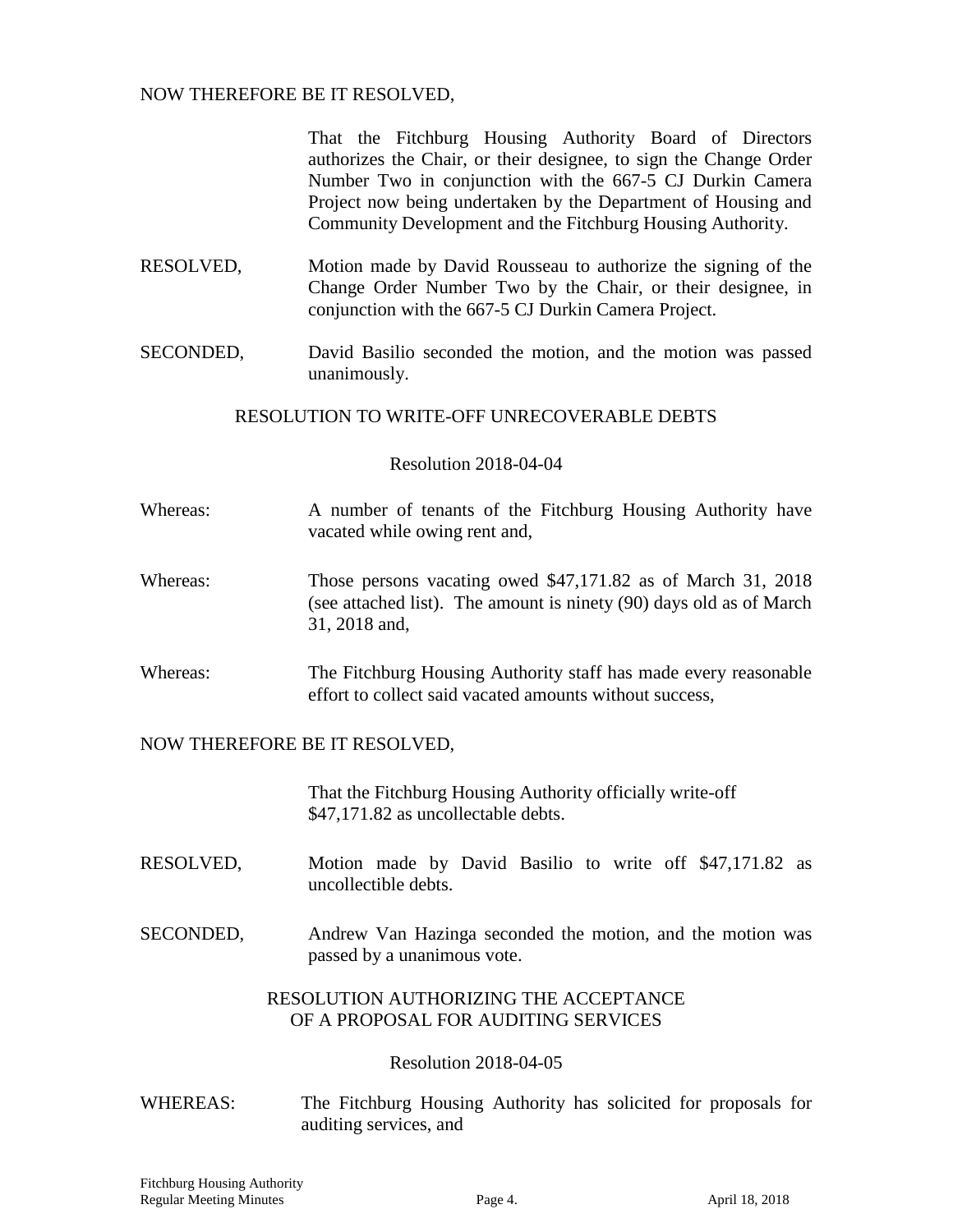WHEREAS: One (1) firm responded to our solicitation (see attached memorandum).

#### NOW THEREFORE BE IT RESOLVED,

That the Fitchburg Housing Authority Board of Directors approve the proposal from Guyder-Hurley and award a one-year contract with four one- year options to renew, at the sole discretion of the FHA, to Guyder-Hurley in an estimated amount of \$7,920 per year for a total of \$39,600 if all options are exercised and further authorizes the Chair, or his designee, to sign said contract and/or any other documents necessary to complete the work.

- RESOLVED, Motion made by David Rousseau to award the contract for auditing services to Guyder-Hurley and award a one-year contract with four one-year options to renew, at the sole discretion of the FHA, to Guyder-Hurley in the estimated amount of \$7,920 per year for a total of \$39,600 if all options are exercised and further authorizes the Chair, or his designee, to sign said contract and/or any other documents necessary to complete the work.
- SECONDED, Andrew Van Hazinga seconded the motion, and the motion was passed by a unanimous vote.

# RESOLUTION AUTHORIZING THE ACCEPTANCE OF A QUOTE FOR PREPARATION OF A HUD PART 58 ENVIRONMENTAL REVIEW

#### Resolution 2018-04-06

- WHEREAS: The Fitchburg Housing Authority has solicited for quotes for preparation of a HUD Part 58 environmental review, and
- WHEREAS: Two (2) firms responded to our solicitation (see attached memorandum).

NOW THEREFORE BE IT RESOLVED,

That the Fitchburg Housing Authority Board of Directors approve the quote from SRW Environmental Consulting and award a contract for preparing a HUD Part 58 environmental review to SRW Environmental Consulting in the amount of \$10,000 and further authorizes the Chair, or his designee, to sign said contract and/or any other documents necessary to complete the work.

RESOLVED, Motion made by David Basilio to award the contract for preparing a HUD Part 58 environmental review to SRW Environmental Consulting in the amount of \$10,000 and further authorizes the Chair, or his designee, to sign said contract and/or any other documents necessary to complete the work.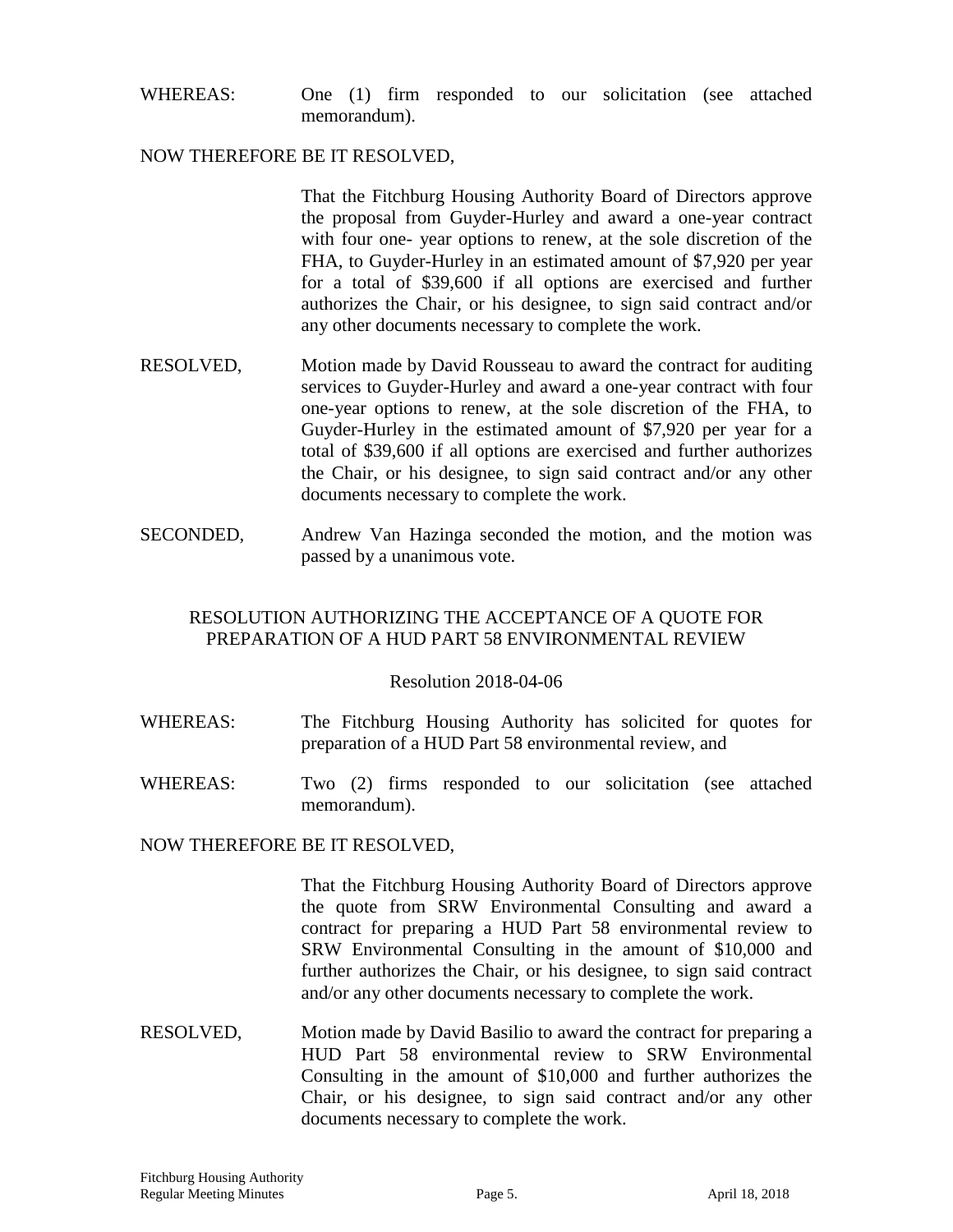SECONDED, Andrew Van Hazinga seconded the motion, and the motion was passed by a unanimous vote.

# RESOLUTION AUTHORIZING THE ACCEPTANCE OF A PROPOSAL FOR CONCEPT DRAWINGS

#### Resolution 2018-04-07

- WHEREAS: The Fitchburg Housing Authority has solicited for proposals for concept drawings, and
- WHEREAS: One (1) firm responded to our solicitation (see attached memorandum).

#### NOW THEREFORE BE IT RESOLVED,

That the Fitchburg Housing Authority Board of Directors approve the proposal from Richard Alvord Architects and award a contract for concept drawings to Richard Alvord Architects in the amount of \$28,105 and further authorizes the Chair, or his designee, to sign said contract and/or any other documents necessary to complete the work.

- RESOLVED, Motion made by Andrew Van Hazinga to award the contract for concept drawings to Richard Alvord Architects in the amount of \$28,105 and further authorizes the Chair, or his designee, to sign said contract and/or any other documents necessary to complete the work.
- SECONDED, David Rousseau seconded the motion, and the motion was passed by a unanimous vote.

# RESOLUTION AUTHORIZING THE ADOPTION OF THE REVISED MRVP NET INCOME LIMITS BY HOUSEHOLD SIZE AS REVISED BY THE DEPARTMENT OF HOUSING AND URBAN DEVELOPMENT (HUD)

## RESOLUTION 2018-04-08

- WHEREAS: The Department of Housing and Urban Development (HUD) has revised the Income Limits to determine eligibility and continued occupancy for the Massachusetts Rental Voucher Program (MRVP) effective April 1, 2018, and,
- WHEREAS: The Fitchburg Housing Authority has been advised by HUD, that the revised income limits must be adopted and,
- WHEREAS: The Authority is currently administering the MRVP program,